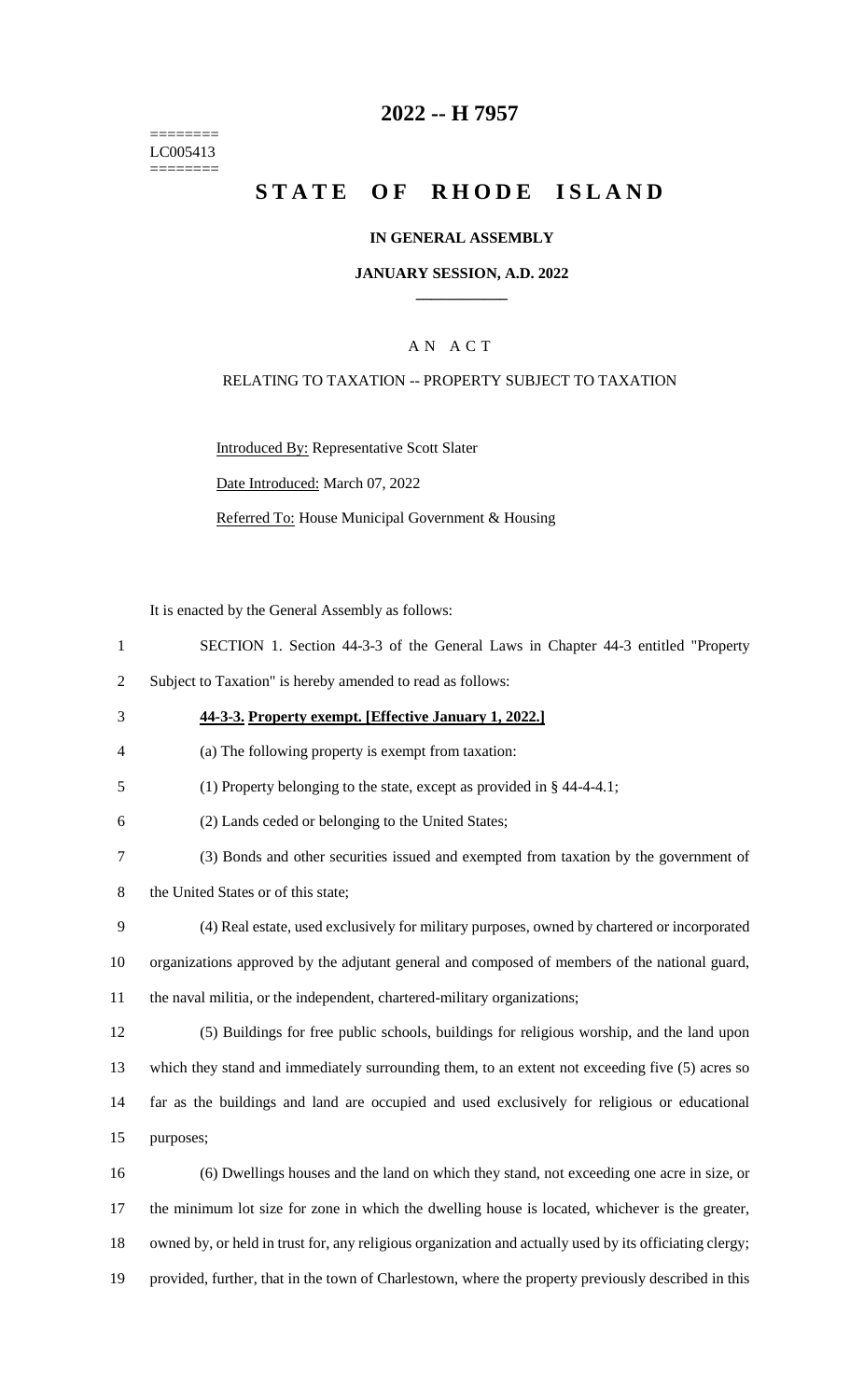paragraph is exempt in total, along with dwelling houses and the land on which they stand in Charlestown, not exceeding one acre in size, or the minimum lot size for zone in which the dwelling house is located, whichever is the greater, owned by, or held in trust for, any religious organization and actually used by its officiating clergy, or used as a convent, nunnery, or retreat center by its religious order;

 (7) Intangible personal property owned by, or held in trust for, any religious or charitable organization, if the principal or income is used or appropriated for religious or charitable purposes; (8) Buildings and personal estate owned by any corporation used for a school, academy, or seminary of learning, and of any incorporated public charitable institution, and the land upon which the buildings stand and immediately surrounding them to an extent not exceeding one acre, so far as they are used exclusively for educational purposes, but no property or estate whatever is hereafter exempt from taxation in any case where any part of its income or profits, or of the business carried on there, is divided among its owners or stockholders; provided, however, that unless any private nonprofit corporation organized as a college or university located in the town of Smithfield reaches a memorandum of agreement with the town of Smithfield, the town of Smithfield shall bill the actual costs for police, fire, and rescue services supplied, unless otherwise reimbursed, to said corporation commencing March 1, 2014;

 (9) Estates, persons, and families of the president and professors for the time being of Brown University for not more than ten thousand dollars (\$10,000) for each officer, the officer's estate, person, and family included, but only to the extent that any person had claimed and utilized the exemption prior to, and for a period ending, either on or after December 31, 1996;

 (10) Property especially exempt by charter unless the exemption has been waived in whole or in part;

(11) Lots of land exclusively for burial grounds;

 (12) Property, real and personal, held for, or by, an incorporated library, society, or any free public library, or any free public library society, so far as the property is held exclusively for library purposes, or for the aid or support of the aged poor, or poor friendless children, or the poor generally, or for a nonprofit hospital for the sick or disabled;

 (13) Real or personal estate belonging to, or held in trust for, the benefit of incorporated organizations of veterans of any war in which the United States has been engaged, the parent body of which has been incorporated by act of Congress, to the extent of four hundred thousand dollars (\$400,000) if actually used and occupied by the association; provided, that the city council of the city of Cranston may by ordinance exempt the real or personal estate as previously described in this subdivision located within the city of Cranston to the extent of five hundred thousand dollars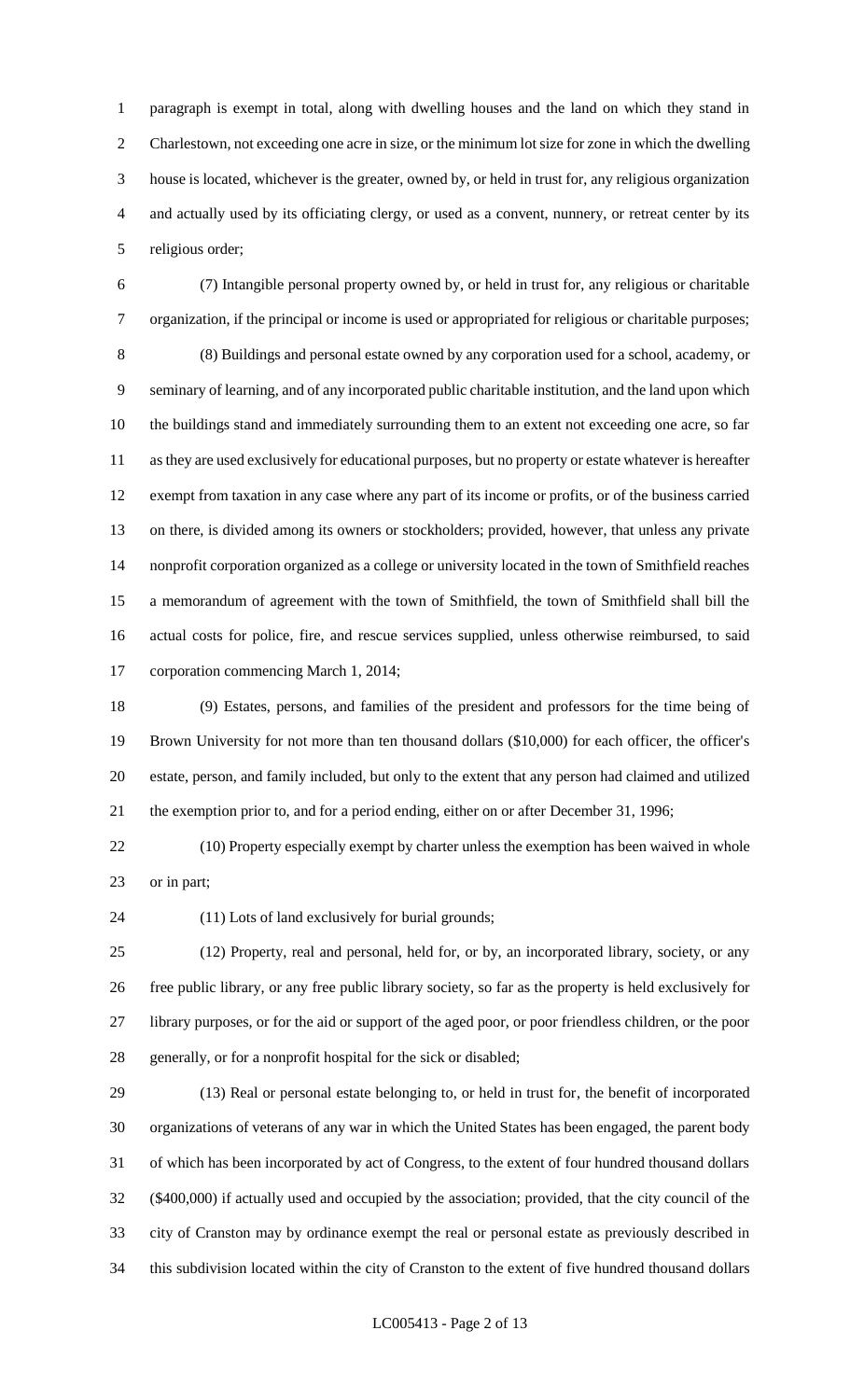(\$500,000);

 (14) Property, real and personal, held for, or by, the fraternal corporation, association, or body created to build and maintain a building or buildings for its meetings or the meetings of the general assembly of its members, or subordinate bodies of the fraternity, and for the accommodation of other fraternal bodies or associations, the entire net income of which real and personal property is exclusively applied or to be used to build, furnish, and maintain an asylum or asylums, a home or homes, a school or schools, for the free education or relief of the members of the fraternity, or the relief, support, and care of worthy and indigent members of the fraternity, their wives, widows, or orphans, and any fund given or held for the purpose of public education, almshouses, and the land and buildings used in connection therewith;

 (15) Real estate and personal property of any incorporated volunteer fire engine company or incorporated volunteer ambulance or rescue corps in active service;

 (16) The estate of any person who, in the judgment of the assessors, is unable from infirmity or poverty to pay the tax; provided, that in the towns of Burrillville and West Greenwich, the tax shall constitute a lien for five (5) years on the property where the owner is entitled to the exemption. At the expiration of five (5) years, the lien shall be abated in full. Provided, if the property is sold or conveyed, or if debt secured by the property is refinanced during the five-year (5) period, the lien immediately becomes due and payable; any person claiming the exemption aggrieved by an adverse decision of an assessor shall appeal the decision to the local board of tax review and thereafter according to the provisions of § 44-5-26;

 (17) Household furniture and family stores of a housekeeper in the whole, including clothing, bedding, and other white goods, books, and all other tangible personal property items that are common to the normal household;

 (18) Improvements made to any real property to provide a shelter and fallout protection from nuclear radiation, to the amount of one thousand five hundred dollars (\$1,500); provided, that the improvements meet applicable standards for shelter construction established, from time to time, by the Rhode Island emergency management agency. The improvements are deemed to comply with the provisions of any building code or ordinance with respect to the materials or the methods of construction used and any shelter or its establishment is deemed to comply with the provisions of any zoning code or ordinance;

(19) Aircraft for which the fee required by § 1-4-6 has been paid to the tax administrator;

(20) Manufacturer's inventory.

 (i) For the purposes of §§ 44-4-10, 44-5-3, 44-5-20, and 44-5-38, a person is deemed to be a manufacturer within a city or town within this state if that person uses any premises, room, or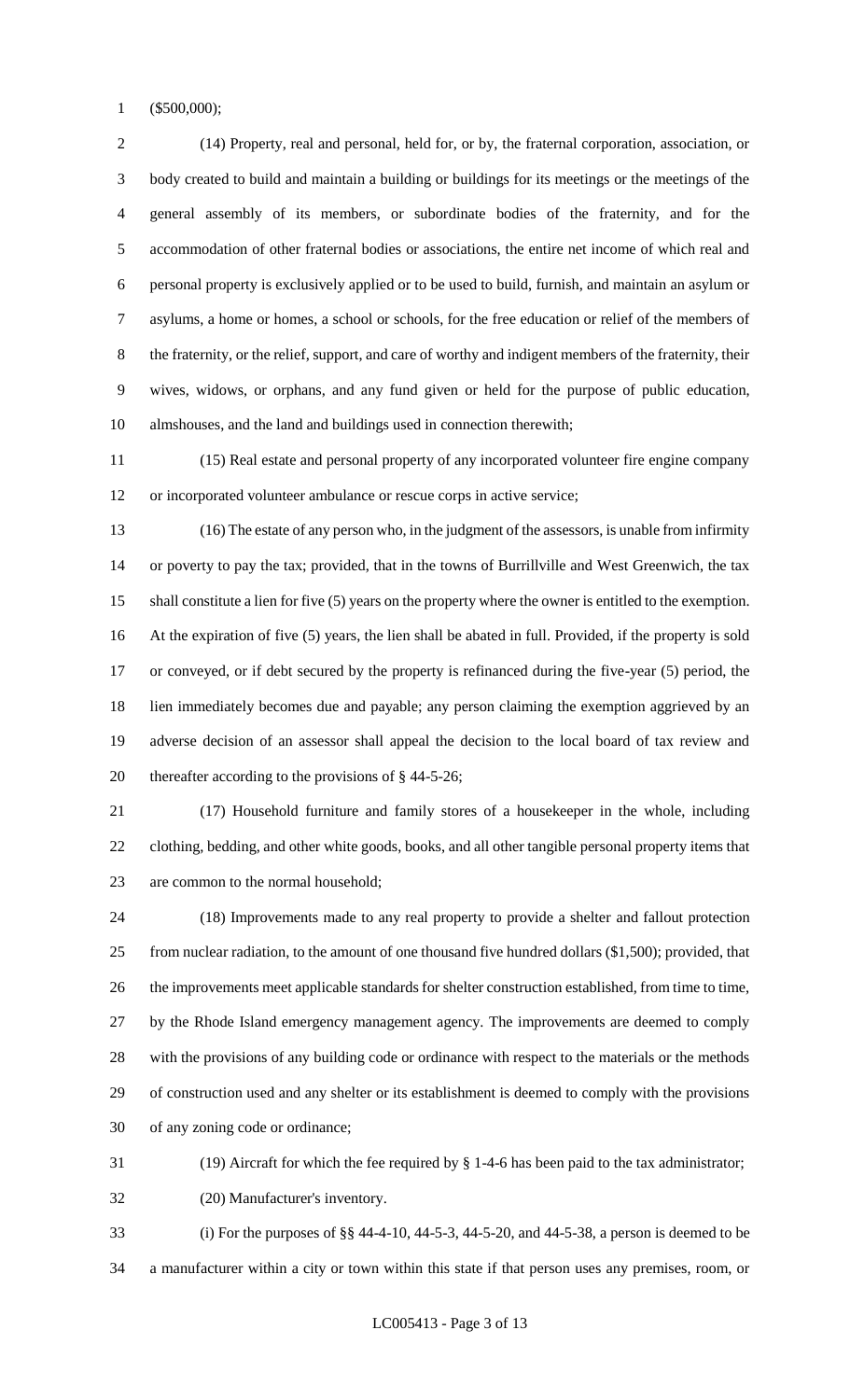place in it primarily for the purpose of transforming raw materials into a finished product for trade through any or all of the following operations: adapting, altering, finishing, making, and ornamenting; provided, that public utilities; non-regulated power producers commencing commercial operation by selling electricity at retail or taking title to generating facilities on or after July 1, 1997; building and construction contractors; warehousing operations, including distribution bases or outlets of out-of-state manufacturers; and fabricating processes incidental to warehousing or distribution of raw materials, such as alteration of stock for the convenience of a customer; are excluded from this definition;

 (ii) For the purposes of this section and §§ 44-4-10 and 44-5-38, the term "manufacturer's inventory," or any similar term, means and includes the manufacturer's raw materials, the manufacturer's work in process, and finished products manufactured by the manufacturer in this state, and not sold, leased, or traded by the manufacturer or its title or right to possession divested; provided, that the term does not include any finished products held by the manufacturer in any retail store or other similar selling place operated by the manufacturer whether or not the retail establishment is located in the same building in which the manufacturer operates the manufacturing plant;

 (iii) For the purpose of § 44-11-2, a "manufacturer" is a person whose principal business in this state consists of transforming raw materials into a finished product for trade through any or all of the operations described in paragraph (i) of this subdivision. A person will be deemed to be principally engaged if the gross receipts that person derived from the manufacturing operations in this state during the calendar year or fiscal year mentioned in § 44-11-1 amounted to more than fifty percent (50%) of the total gross receipts that person derived from all the business activities in which that person engaged in this state during the taxable year. For the purpose of computing the percentage, gross receipts derived by a manufacturer from the sale, lease, or rental of finished products manufactured by the manufacturer in this state, even though the manufacturer's store or other selling place may be at a different location from the location of the manufacturer's manufacturing plant in this state, are deemed to have been derived from manufacturing;

 (iv) Within the meaning of the preceding paragraphs of this subdivision, the term "manufacturer" also includes persons who are principally engaged in any of the general activities coded and listed as establishments engaged in manufacturing in the Standard Industrial Classification Manual prepared by the Technical Committee on Industrial Classification, Office of Statistical Standards, Executive Office of the President, United States Bureau of the Budget, as revised from time to time, but eliminating as manufacturers those persons, who, because of their limited type of manufacturing activities, are classified in the manual as falling within the trade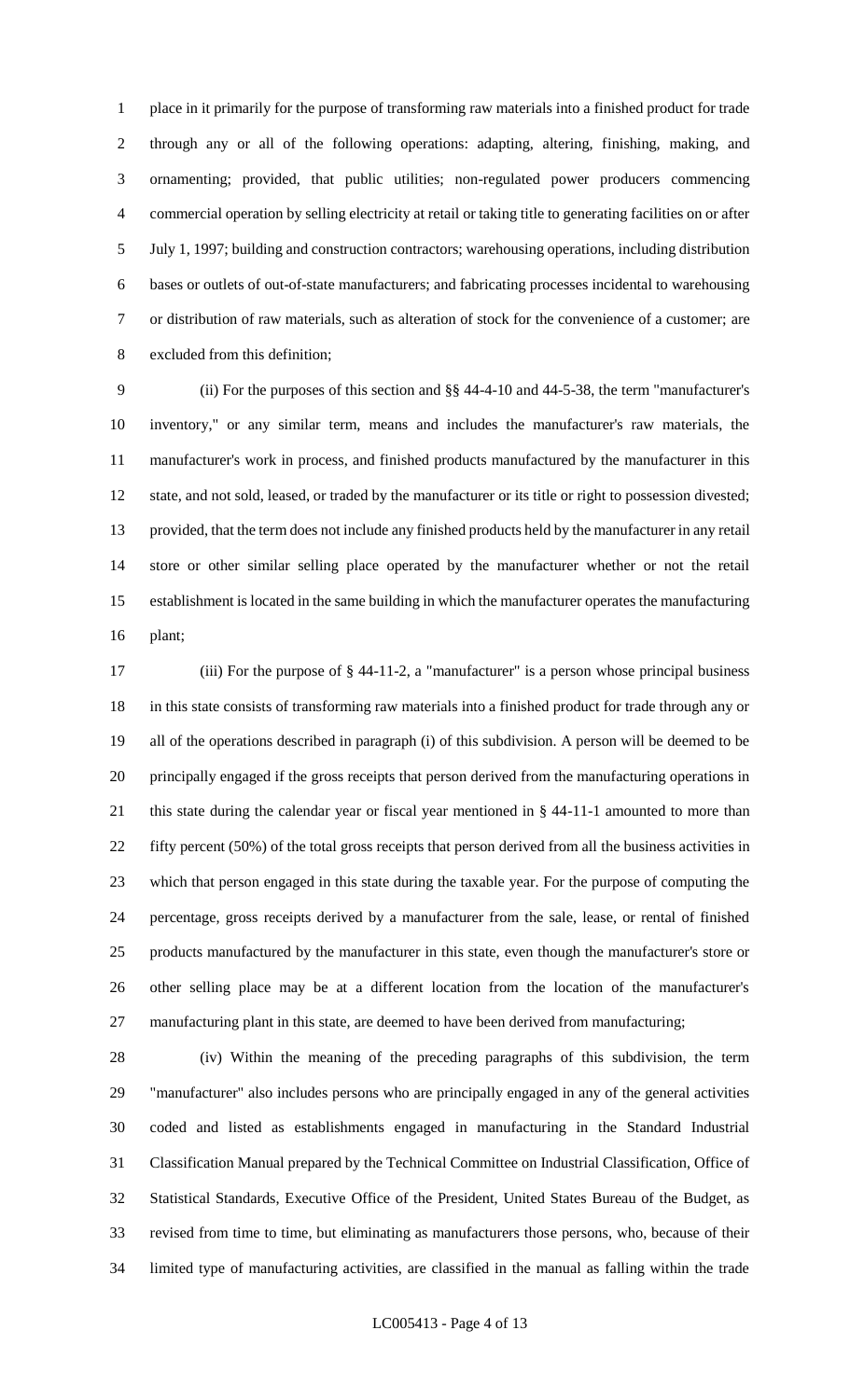rather than an industrial classification of manufacturers. Among those thus eliminated, and accordingly also excluded as manufacturers within the meaning of this paragraph, are persons primarily engaged in selling, to the general public, products produced on the premises from which they are sold, such as neighborhood bakeries, candy stores, ice cream parlors, shade shops, and custom tailors, except, that a person who manufactures bakery products for sale primarily for home delivery, or through one or more non-baking retail outlets, and whether or not retail outlets are operated by the person, is a manufacturer within the meaning of this paragraph;

 (v) The term "Person" means and includes, as appropriate, a person, partnership, or corporation; and

 (vi) The department of revenue shall provide to the local assessors any assistance that is necessary in determining the proper application of the definitions in this subdivision;

 (21) Real and tangible personal property acquired to provide a treatment facility used primarily to control the pollution or contamination of the waters or the air of the state, as defined in chapter 12 of title 46 and chapter 25 of title 23, respectively, the facility having been constructed, reconstructed, erected, installed, or acquired in furtherance of federal or state requirements or standards for the control of water or air pollution or contamination, and certified as approved in an 17 order entered by the director of environmental management. The property is exempt as long as it is operated properly in compliance with the order of approval of the director of environmental management; provided, that any grant of the exemption by the director of environmental management in excess of ten (10) years is approved by the city or town in which the property is situated. This provision applies only to water and air pollution control properties and facilities installed for the treatment of waste waters and air contaminants resulting from industrial processing; furthermore, it applies only to water or air pollution control properties and facilities placed in operation for the first time after April 13, 1970;

 (22) Manufacturing machinery and equipment acquired or used by a manufacturer after December 31, 1974. Manufacturing machinery and equipment is defined as:

 (i) Machinery and equipment used exclusively in the actual manufacture or conversion of raw materials or goods in the process of manufacture by a manufacturer, as defined in subdivision (20), and machinery, fixtures, and equipment used exclusively by a manufacturer for research and development or for quality assurance of its manufactured products;

 (ii) Machinery and equipment that is partially used in the actual manufacture or conversion of raw materials or goods in process of manufacture by a manufacturer, as defined in subdivision (20), and machinery, fixtures, and equipment used by a manufacturer for research and development or for quality assurance of its manufactured products, to the extent to which the machinery and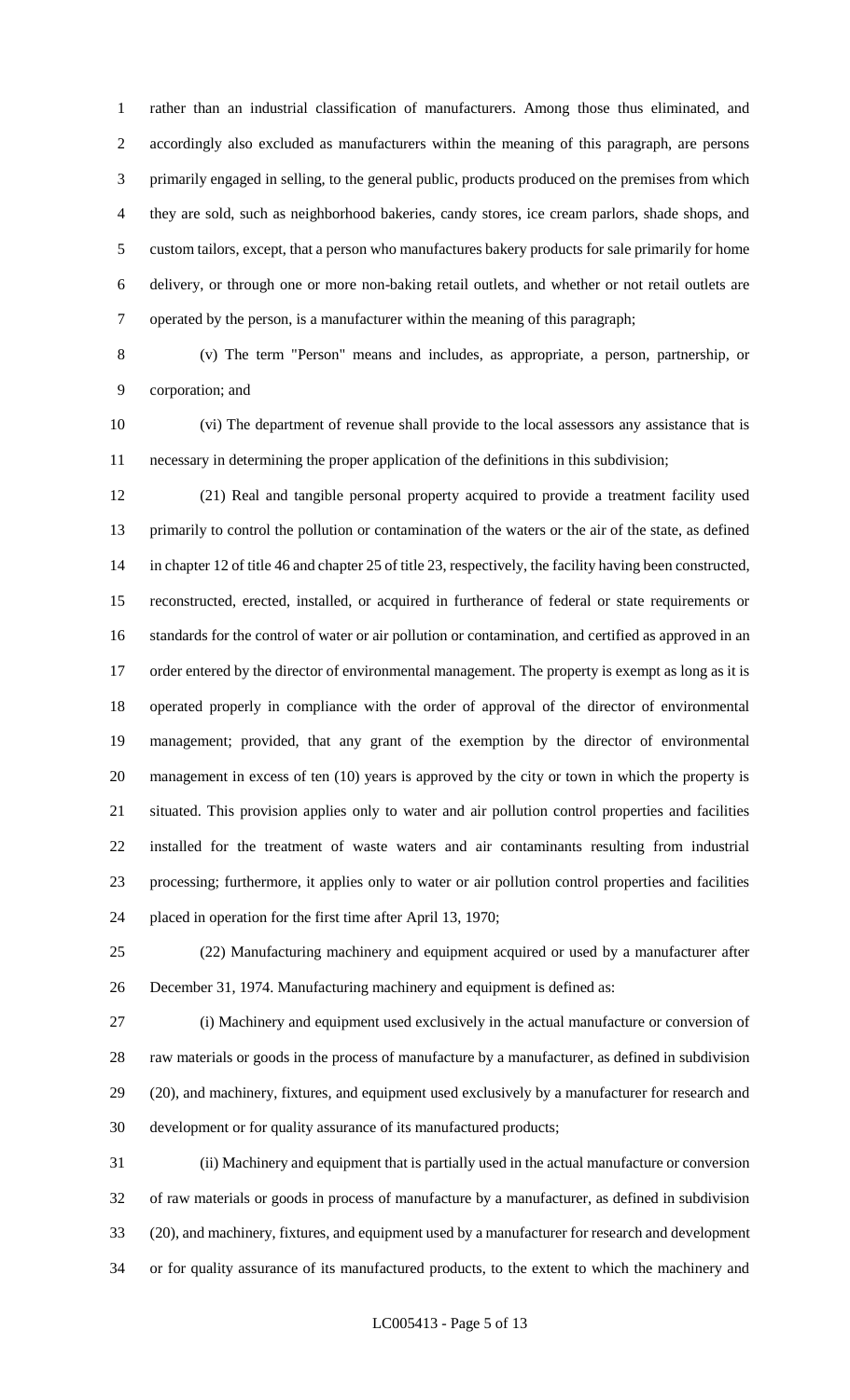equipment is used for the manufacturing processes, research and development, or quality assurance. In the instances where machinery and equipment is used in both manufacturing and/or research and development and/or quality assurance activities and non-manufacturing activities, the assessment on machinery and equipment is prorated by applying the percentage of usage of the equipment for the manufacturing, research and development, and quality-assurance activity to the value of the machinery and equipment for purposes of taxation, and the portion of the value used for manufacturing, research and development, and quality assurance is exempt from taxation. The burden of demonstrating this percentage usage of machinery and equipment for manufacturing and for research and development and/or quality assurance of its manufactured products rests with the manufacturer; and

 (iii) Machinery and equipment described in §§ 44-18-30(7) and 44-18-30(22) that was purchased after July 1, 1997; provided that the city or town council of the city or town in which the machinery and equipment is located adopts an ordinance exempting the machinery and equipment from taxation. For purposes of this subsection, city councils and town councils of any municipality may, by ordinance, wholly or partially exempt from taxation the machinery and equipment discussed in this subsection for the period of time established in the ordinance and may, by ordinance, establish the procedures for taxpayers to avail themselves of the benefit of any exemption permitted under this section; provided, that the ordinance does not apply to any machinery or equipment of a business, subsidiary, or any affiliated business that locates or relocates from a city or town in this state to another city or town in the state;

 (23) Precious metal bullion, meaning any elementary metal that has been put through a process of melting or refining, and that is in a state or condition that its value depends upon its content and not its form. The term does not include fabricated precious metal that has been processed or manufactured for some one or more specific and customary industrial, professional, or artistic uses;

 (24) Hydroelectric power-generation equipment, which includes, but is not limited to, turbines, generators, switchgear, controls, monitoring equipment, circuit breakers, transformers, protective relaying, bus bars, cables, connections, trash racks, headgates, and conduits. The hydroelectric power-generation equipment must have been purchased after July 1, 1979, and acquired or used by a person or corporation who or that owns or leases a dam and utilizes the equipment to generate hydroelectric power;

 (25) Subject to authorization by formal action of the council of any city or town, any real or personal property owned by, held in trust for, or leased to an organization incorporated under chapter 6 of title 7, as amended, or an organization meeting the definition of "charitable trust" set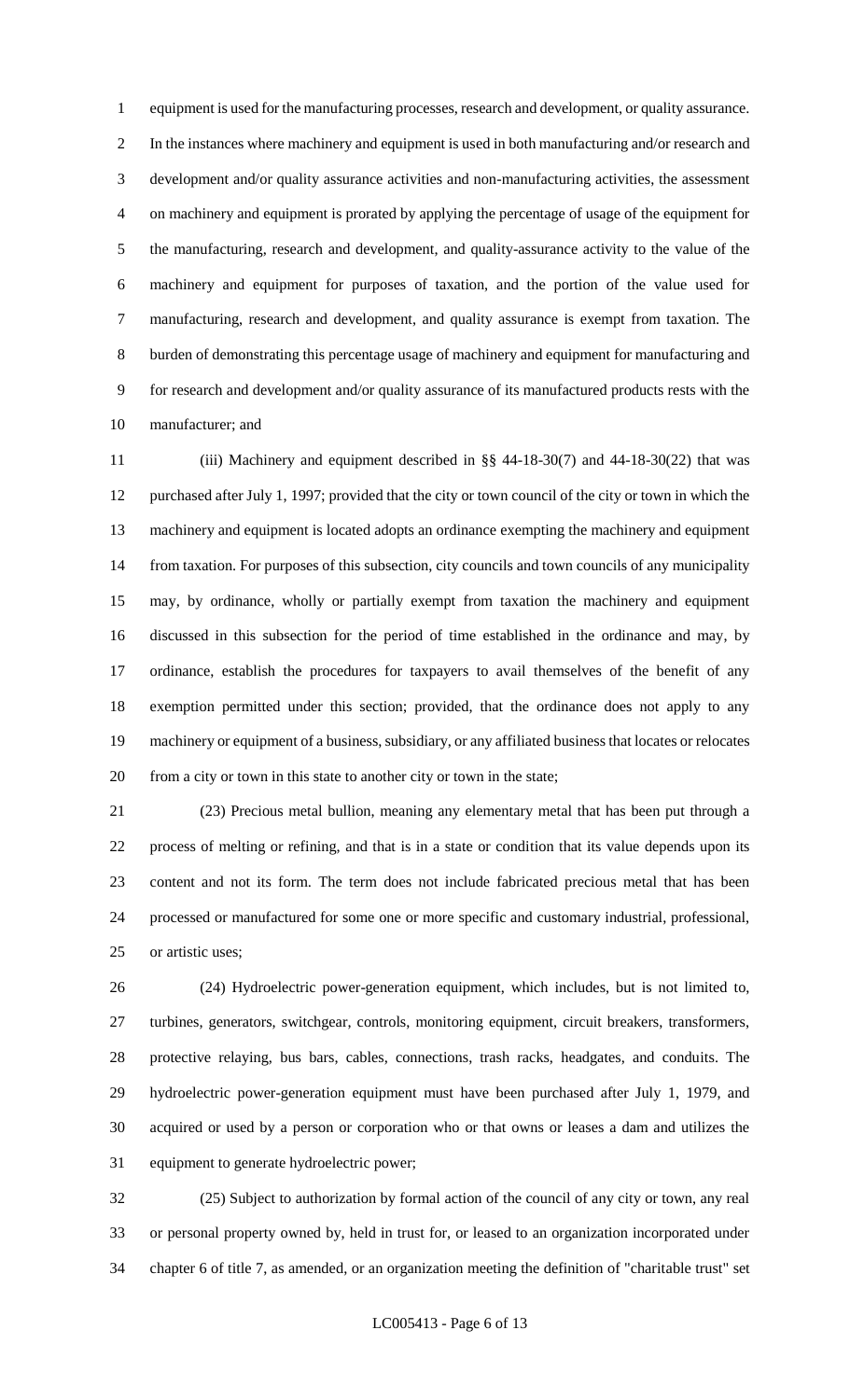out in § 18-9-4, as amended, or an organization incorporated under the not-for-profits statutes of another state or the District of Columbia, the purpose of which is the conserving of open space, as that term is defined in chapter 36 of title 45, as amended, provided the property is used exclusively for the purposes of the organization;

 (26) Tangible personal property, the primary function of which is the recycling, reuse, or recovery of materials (other than precious metals, as defined in § 44-18-30(24)(ii) and (iii)), from, or the treatment of "hazardous wastes," as defined in § 23-19.1-4, where the "hazardous wastes" are generated primarily by the same taxpayer and where the personal property is located at, in, or adjacent to a generating facility of the taxpayer. The taxpayer may, but need not, procure an order from the director of the department of environmental management certifying that the tangible personal property has this function, which order effects a conclusive presumption that the tangible personal property qualifies for the exemption under this subdivision. If any information relating to secret processes or methods of manufacture, production, or treatment is disclosed to the department of environmental management only to procure an order, and is a "trade secret" as defined in § 28- 21-10(b), it shall not be open to public inspection or publicly disclosed unless disclosure is otherwise required under chapter 21 of title 28 or chapter 24.4 of title 23;

 (27) Motorboats as defined in § 46-22-2 for which the annual fee required in § 46-22-4 has been paid;

 (28) Real and personal property of the Providence Performing Arts Center, a non-business corporation as of December 31, 1986;

 (29) Tangible personal property owned by, and used exclusively for the purposes of, any religious organization located in the city of Cranston;

 (30) Real and personal property of the Travelers Aid Society of Rhode Island, a nonprofit corporation, the Union Mall Real Estate Corporation, and any limited partnership or limited liability company that is formed in connection with, or to facilitate the acquisition of, the Providence YMCA Building;

 (31) Real and personal property of Meeting Street Center or MSC Realty, Inc., both not- for-profit Rhode Island corporations, and any other corporation, limited partnership, or limited liability company that is formed in connection with, or to facilitate the acquisition of, the properties designated as the Meeting Street National Center of Excellence on Eddy Street in Providence, Rhode Island;

 (32) The buildings, personal property, and land upon which the buildings stand, located on Pomham Island, East Providence, currently identified as Assessor's Map 211, Block 01, Parcel 001.00, that consists of approximately twenty-one thousand three hundred (21,300) square feet and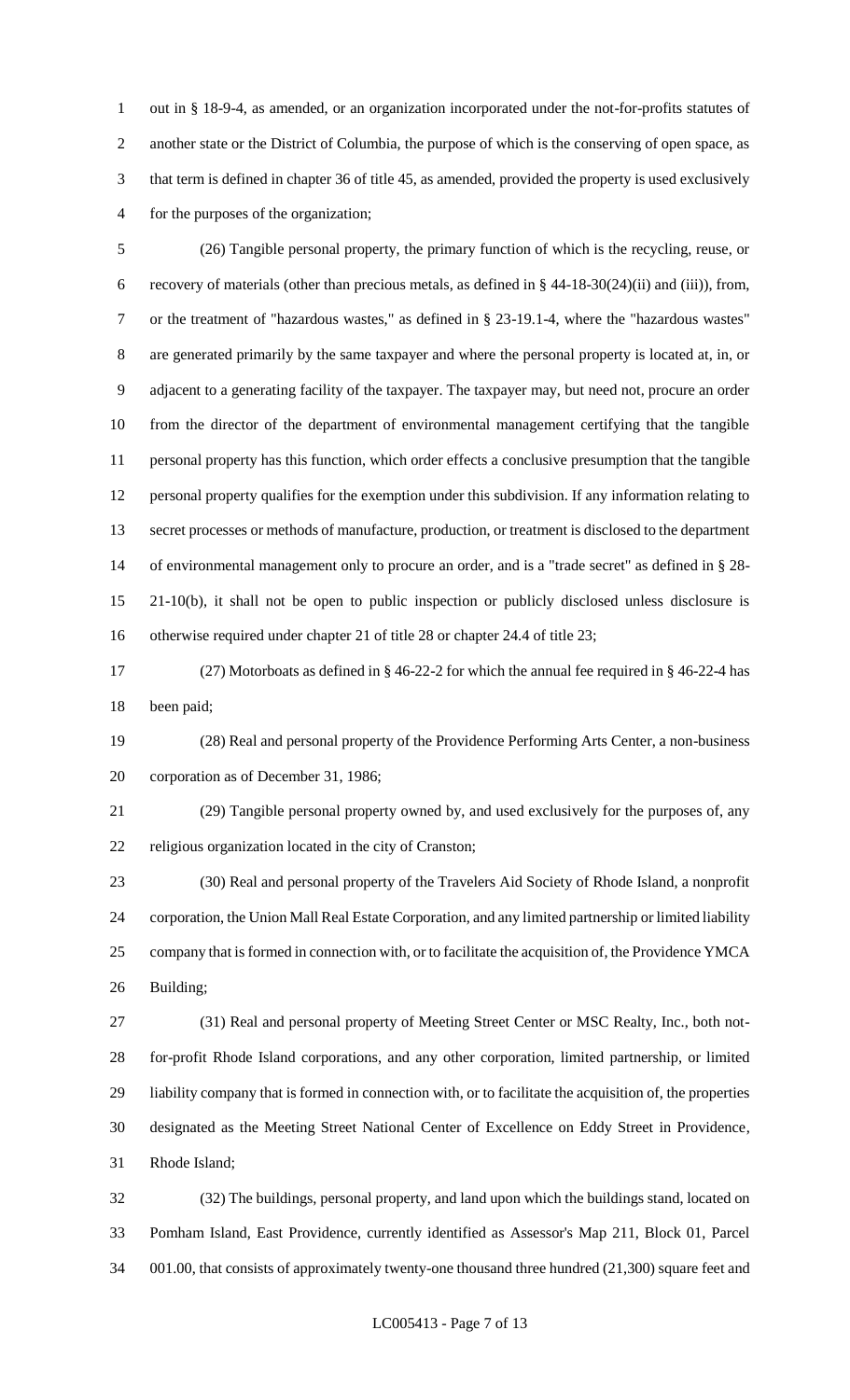is located approximately eight hundred sixty feet (860'), more or less, from the shore, and limited exclusively to these said buildings, personal estate and land, provided that said property is owned by a qualified 501(c)(3) organization, such as the American Lighthouse Foundation, and is used exclusively for a lighthouse; (33) The Stadium Theatre Performing Arts Centre building located in Monument Square, Woonsocket, Rhode Island, so long as said Stadium Theatre Performing Arts Center is owned by the Stadium Theatre Foundation, a Rhode Island nonprofit corporation;

 (34) Real and tangible personal property of St. Mary Academy -- Bay View, located in East Providence, Rhode Island;

 (35) Real and personal property of East Bay Community Action Program and its predecessor, Self Help, Inc; provided, that the organization is qualified as a tax-exempt corporation under § 501(c)(3) of the United States Internal Revenue Code;

 (36) Real and personal property located within the city of East Providence of the Columbus Club of East Providence, a Rhode Island charitable nonprofit corporation;

 (37) Real and personal property located within the city of East Providence of the Columbus Club of Barrington, a Rhode Island charitable nonprofit corporation;

 (38) Real and personal property located within the city of East Providence of Lodge 2337 BPO Elks, a Rhode Island nonprofit corporation;

 (39) Real and personal property located within the city of East Providence of the St. Andrews Lodge No. 39, a Rhode Island charitable nonprofit corporation;

 (40) Real and personal property located within the city of East Providence of the Trustees of Methodist Health and Welfare service a/k/a United Methodist Elder Care, a Rhode Island nonprofit corporation;

 (41) Real and personal property located on the first floor of 90 Leonard Avenue within the city of East Providence of the Zion Gospel Temple, Inc., a religious nonprofit corporation;

 (42) Real and personal property located within the city of East Providence of the Cape Verdean Museum Exhibit, a Rhode Island nonprofit corporation;

28 (43) The real and personal property owned by a qualified  $501(c)(3)$  organization that is affiliated and in good standing with a national, congressionally chartered organization and thereby adheres to that organization's standards and provides activities designed for recreational, educational, and character building purposes for children from ages six (6) years to seventeen (17) years;

 (44) Real and personal property of the Rhode Island Philharmonic Orchestra and Music 34 School; provided, that the organization is qualified as a tax-exempt corporation under  $\S 501(c)(3)$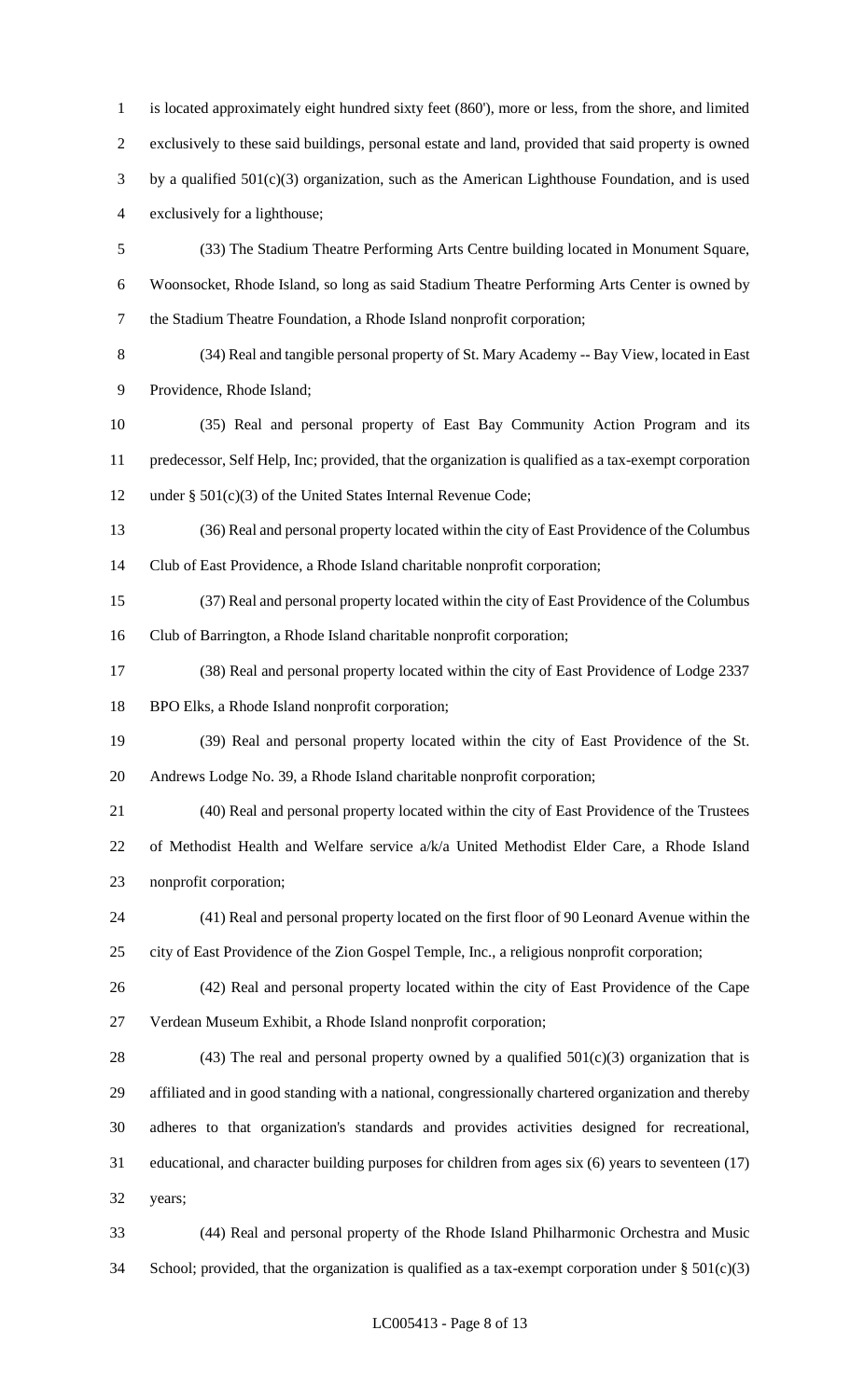of the United States Internal Revenue Code;

 (45) The real and personal property located within the town of West Warwick at 211 Cowesett Avenue, Plat 29-Lot 25, which consists of approximately twenty-eight thousand seven hundred fifty (28,750) square feet and is owned by the Station Fire Memorial Foundation of East Greenwich, a Rhode Island nonprofit corporation; (46) Real and personal property of the Comprehensive Community Action Program, a qualified tax-exempt corporation under § 501(c)(3) of the United States Internal Revenue Code; (47) Real and personal property located at 52 Plain Street, within the city of Pawtucket of the Pawtucket Youth Soccer Association, a Rhode Island nonprofit corporation; (48) Renewable energy resources, as defined in § 39-26-5, used in residential systems and associated equipment used therewith in service after December 31, 2015; (49) Renewable energy resources, as defined in § 39-26-5, if employed by a manufacturer, as defined in subsection (a) of this section, shall be exempt from taxation in accordance with subsection (a) of this section; (50) Real and personal property located at 415 Tower Hill Road within the town of North Kingstown, of South County Community Action, Inc., a qualified tax-exempt corporation under § 501(c)(3) of the United States Internal Revenue Code; (51) As an effort to promote business growth, tangible business or personal property, in whole or in part, within the town of Charlestown's community limits, subject to authorization by formal action of the town council of the town of Charlestown; (52) All real and personal property located at 1300 Frenchtown Road, within the town of East Greenwich, identified as assessor's map 027, plat 019, lot 071, and known as the New England 23 Wireless and Steam Museum, Inc., a qualified tax-exempt corporation under  $\S 501(c)(3)$  of the United States Internal Revenue Code; (53) Real and tangible personal property of Mount Saint Charles Academy located within the city of Woonsocket, specifically identified as the following assessor's plats and lots: Logee Street, plat 23, lot 62, Logee Street, plat 24, lots 304 and 305; Welles Street, plat 23, lot 310; Monroe Street, plat 23, lot 312; and Roberge Avenue, plat 24, lot 47; (54) Real and tangible personal property of Steere House, a Rhode Island nonprofit corporation, located in Providence, Rhode Island; (55) Real and personal property located within the town of West Warwick of Tides Family Services, Inc., a Rhode Island nonprofit corporation; (56) Real and personal property of Tides Family Services, Inc., a Rhode Island nonprofit corporation, located in the city of Pawtucket at 242 Dexter Street, plat 44, lot 444;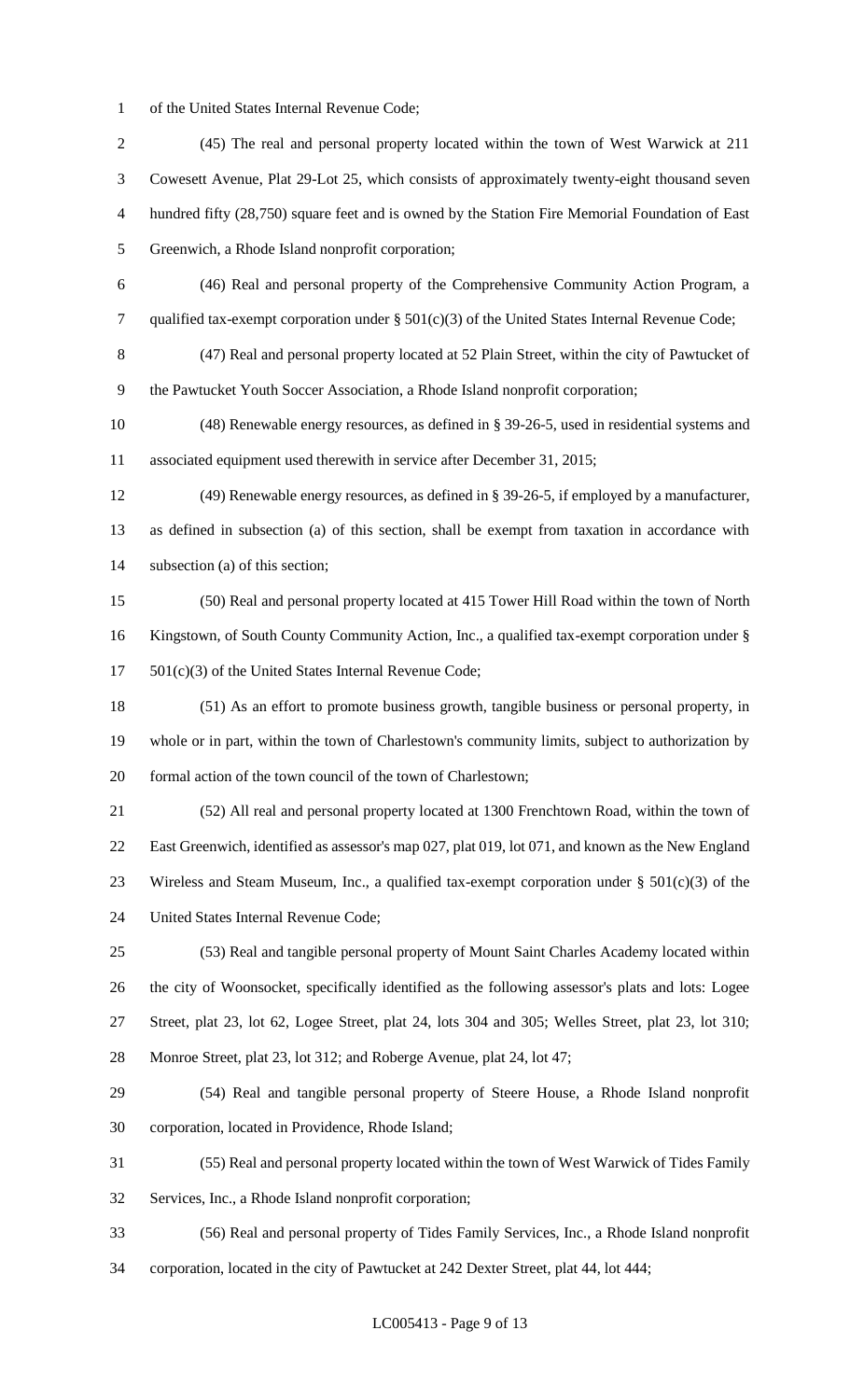- (57) Real and personal property located within the town of Middletown of Lucy's Hearth, a Rhode Island nonprofit corporation; (58) Real and tangible personal property of Habitat for Humanity of Rhode Island--Greater Providence, Inc., a Rhode Island nonprofit corporation, located in Providence, Rhode Island; (59) Real and personal property of the Artic Playhouse, a Rhode Island nonprofit corporation, located in the town of West Warwick at 1249 Main Street; (60) Real and personal property located at 321 Main Street, within the town of South Kingstown, of the Contemporary Theatre Company, a qualified, tax-exempt corporation under § 501(c)(3) of the United States Internal Revenue Code; (61) Real and personal property of The Samaritans, Inc., a Rhode Island nonprofit § 501(c)(3) corporation located at 67 Park Place, Pawtucket, Rhode Island, to the extent the city council of Pawtucket may from time to time determine; (62) Real and personal property of North Kingstown, Exeter Animal Protection League, Inc., dba "Pet Refuge," 500 Stony Lane, a Rhode Island nonprofit corporation, located in North Kingstown, Rhode Island; (63) Real and personal property located within the city of East Providence of Foster Forward (formerly the Rhode Island Foster Parents Association), a Rhode Island charitable nonprofit corporation; (64) Real and personal property located at 54 Kelly Avenue within the town of East Providence, of the Associated Radio Amateurs of Southern New England, a Rhode Island nonprofit corporation; (65) Real and tangible personal property of Providence Country Day School, a Rhode Island nonprofit corporation, located in East Providence, Rhode Island and further identified as plat 406, block 6, lot 6, and plat 506, block 1, lot 8; (66) As an effort to promote business growth, tangible business or personal property, in whole or in part, within the town of Bristol's community limits, subject to authorization by formal action of the town council of the town of Bristol; (67) Real and tangible personal property of the Heritage Harbor Foundation, a Rhode Island nonprofit corporation, located at 1445 Wampanoag Trail, Suites 103 and 201, within the city of East Providence; (68) Real property of Ocean State Community Wellness, Inc., a qualified tax-exempt corporation under § 501(c)(3) of the United States Internal Revenue Code, located in North Kingstown, Rhode Island, with a physical address of 7450 Post Road, and further identified as plat
- 108, lot 83;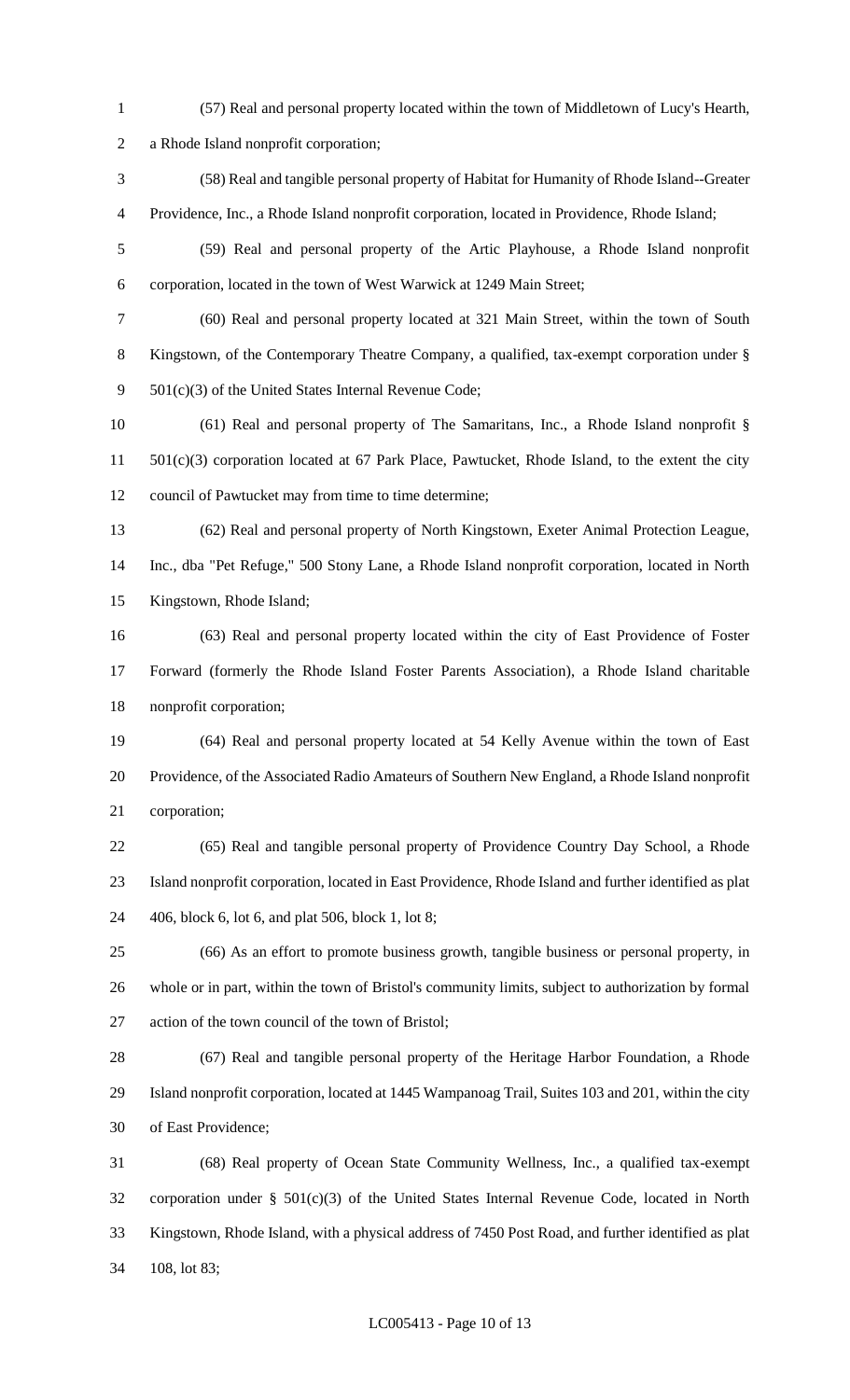(69) Real and tangible personal property of St. John Baptist De La Salle Institute, d/b/a La Salle Academy, a Rhode Island domestic nonprofit corporation, located in Providence, Rhode Island denominated at the time this subsection was adopted as Plat 83 Lot 276 by the tax assessor for the city of Providence comprising approximately 26.08 acres of land along with all buildings and improvements that have been or may be made;

 (70) Real and tangible personal property of The Providence Community Health Centers, 7 Inc., a Rhode Island domestic nonprofit corporation, located in Providence, Rhode Island; and

 (71) In the city of Central Falls and the city of Pawtucket, real property and tangible personal property located on or in the premise acquired or leased by a railroad entity and for the purpose of providing boarding and disembarking of railroad passengers and the supporting passenger railroad operations and services. For the purpose of this section, a railroad entity shall be any incorporated entity that has been duly authorized by the Rhode Island public utilities 13 commission to provide passenger railroad services-; and

(72) Real and tangible personal property of Sophia Academy located at 582 Elmwood

15 Avenue, the San Miguel Education Center located at 525 Branch Avenue, and the Community

16 Preparatory School, Inc. located at 135 Prairie Avenue, all of which are domestic nonprofit 17 corporations, and all of which are located within the city of Providence.

 (b) Except as provided below, when a city or town taxes a for-profit hospital facility, the value of its real property shall be the value determined by the most recent full revaluation or statistical property update performed by the city or town; provided, however, in the year a nonprofit hospital facility converts to or otherwise becomes a for-profit hospital facility, or a for-profit hospital facility is initially established, the value of the real property and personal property of the for-profit hospital facility shall be determined by a valuation performed by the assessor for the purpose of determining an initial assessed value of real and personal property, not previously taxed by the city or town, as of the most recent date of assessment pursuant to § 44-5-1, subject to a right of appeal by the for-profit hospital facility which shall be made to the city or town tax assessor with a direct appeal from an adverse decision to the Rhode Island superior court business calendar.

 A "for-profit hospital facility" includes all real and personal property affiliated with any hospital as identified in an application filed pursuant to chapter 17 or 17.14 of title 23. Notwithstanding the above, a city or town may enter into a stabilization agreement with a for-profit hospital facility under § 44-3-9 or other laws specific to the particular city or town relating to stabilization agreements. In a year in which a nonprofit hospital facility converts to, or otherwise becomes, a for-profit hospital facility, or a for-profit hospital facility is otherwise established, in that year only the amount levied by the city or town and/or the amount payable under the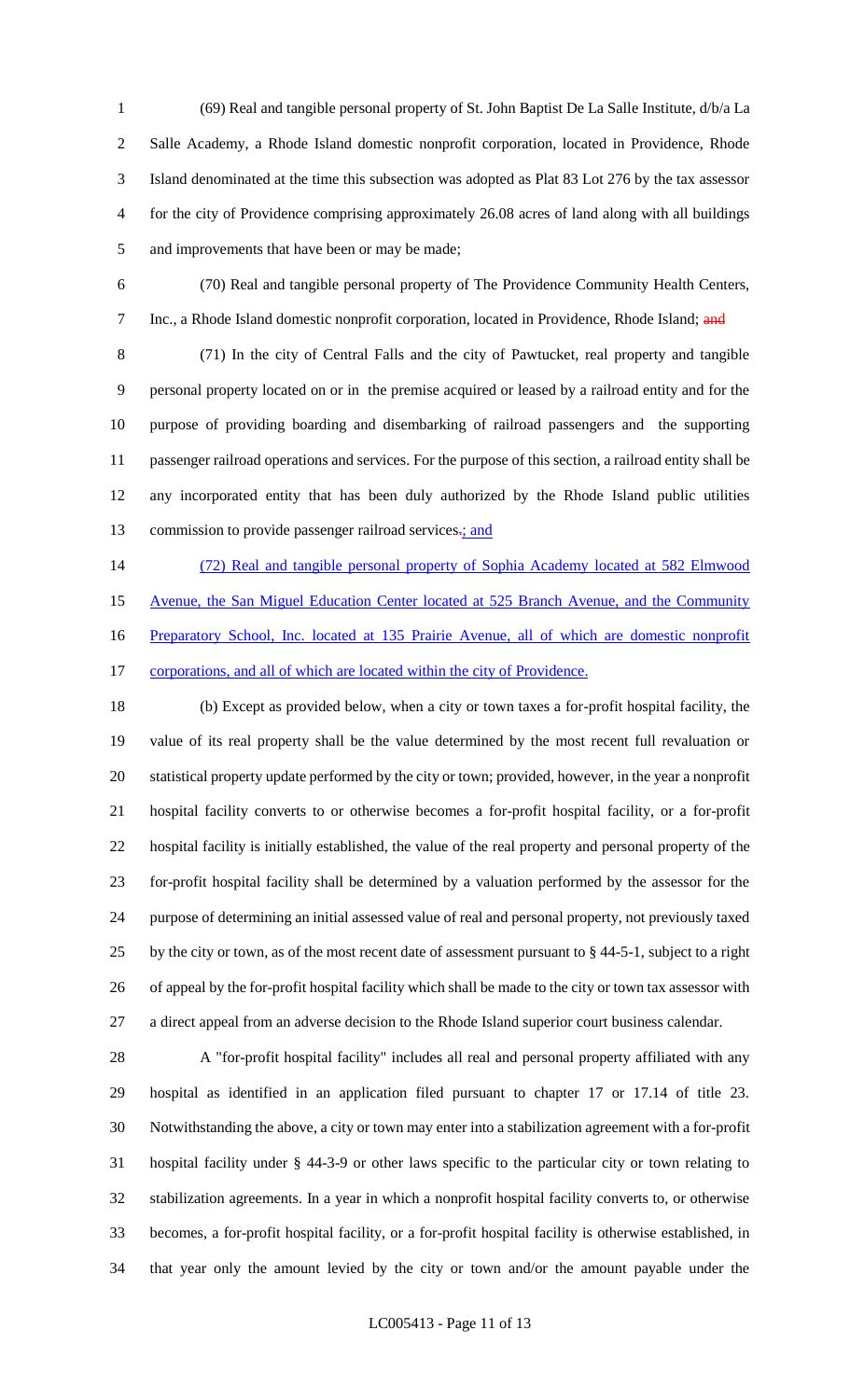- 1 stabilization agreement for that year related to the for-profit hospital facility shall not be counted
- 2 towards determining the maximum tax levy permitted under § 44-5-2.
- 3 SECTION 2. This act shall take effect upon passage.

#### $=$ LC005413 ========